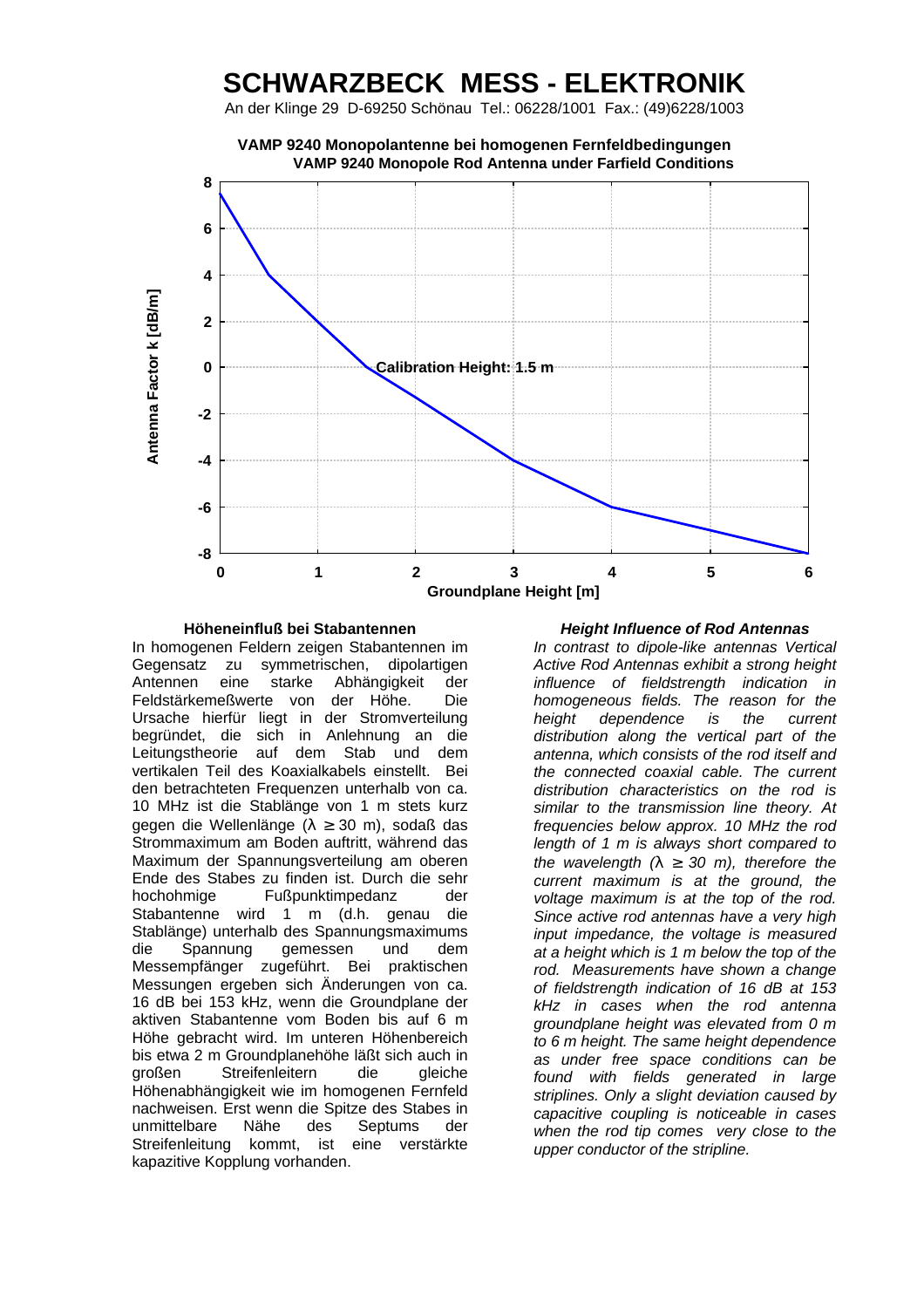# **SCHWARZBECK MESS - ELEKTRONIK**

An der Klinge 29 D-69250 Schönau Tel.: 06228/1001 Fax.: (49)6228/1003



Die Abbildung zeigt die Stabantenne und die zugehörigen Strom- und Spannungsverteilungen bei tiefen Frequenzen bis ca. 10 MHz (λ >> Stablänge). Die Lage des hochohmigen Spannungsabgriffs ist jeweils durch die beiden Pfeile gekennzeichnet.

Die Feldstärkeanzeige hängt also nicht nur von der Länge des Stabes selbst ab, sondern auch von der Aufstellungshöhe über Grund. In der Literatur wird teilweise der Begriff "effektive Höhe" verwendet, wobei eine Kombination aus Stablänge und Groundplanehöhe wirksam wird.

Bei den meisten Anwendungen (CISPR 25, MIL STD 461) wird die Groundplane der Stabantenne mit der Wand der Schirmkabine leitfähig verbunden, dies entspricht dann dem Fall "Groundplane-Höhe 0 m".

### **Höheneinfluß bei Stabantennen** *Height Influence of Rod Antennas*

*The drawing shows the active rod antenna mounted at different heights and the related current and voltage distribution for frequencies below 10 MHz (l >> Rod Length). The location of the highimpedance voltage pickup is indicated with two arrows.*

*The fieldstrength indication is not only depending on the rod length itself, but also on the voltage pickup height above ground. In the literature sometimes the expression "effective height" in conjunction with rod antennas is used. In case of elevated antennas the effective height is a combination of rod length and groundplane height.*

*The groundplane is connected to the wall of the shielded room for most applications (e.g. CISPR 25, MIL STD 461), which corresponds to a groundplane height of 0 m.*